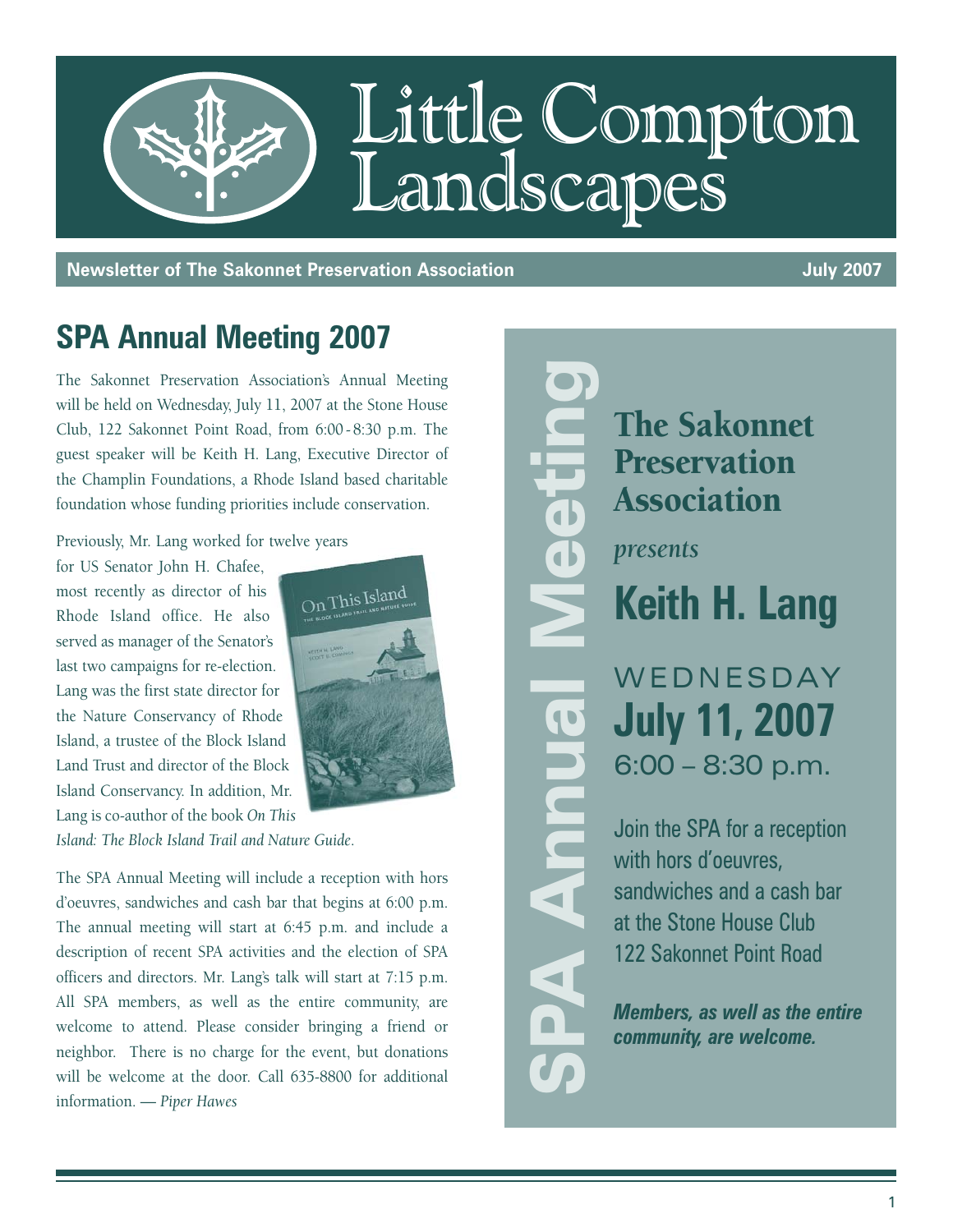

#### Sakonnet Preservation Association

#### **Officers**

Larry Anderson, President Terry Tierney, Vice-President Jana Porter, Secretary Bob Wolter, Treasurer

#### **Directors**

Abigail Brooks Chris Burns Rosemary Colt John Farr Steve Horowitz Piper Hawes Sheila Mackintosh Jana Porter Richard Ross Jack Selvaggio Heather Steers Gail Thacher Sarah Whitehead

#### Advisors Council

Stetson Eddy David Borden Roger Greene Nick Long Karen Richmond

Newsletter Editor Rosemary Colt

> **Design** Chris O'Toole

#### **SPA**

P.O Box 945 Little Compton RI 02837 Phone/fax: 401-635-8800 Office: 7 South of Commons

# *Land Protection is For Everybody*

My new friend Brenda and I were hurtling towards Bangor Maine in her 1985 Chevy with 285,000 miles on it, her Pit Bull Reggie in the backseat, licking my ear from time to time, when the discussion turned to land preservation. Earlier in the day, I had done a 360 degree slide on black ice. Luckily, I escaped injury, but my car was towed away and I was stranded in the yard of Brenda's aunt's and cousins' cabin, situated in the middle of what is known as "Northern Appalachia." Brenda offered me a ride to Bangor, but I had to wait while she fed the horses, cows and sheep. After 3 hours of small talk about bear baiting — stale *Dunkin Donuts* work best — with aunt and cousin, she and I were on our way.

Brenda mentioned that she owns about 600 acres of land and worries that "city slickers" were trying to buy up all of the desirable land for development. Looking out at the barren landscape, I didn't think this was an immediate problem, but heard her out as she explained that she wanted to keep her land in its present undisturbed condition but did not know how to protect it in case something happened to her.

*So in between ear licks from Reggie, the ninety-odd mile trip from Calais to Bangor gave me ample opportunity to explain how conservation easements work and how they might be an answer to her problem.*

Brenda was interested enough to ask me to put her in touch with a local land trust, which I did after returning home.

Finally, Brenda works as a waitress, earning \$9,000 a year. She inherited her 600 acres and lives there with a trailer for herself and a barn for her animals. Having lived close to the land all her life, she realizes the importance of preserving her property in its present condition for the future. — *Bob Wolter*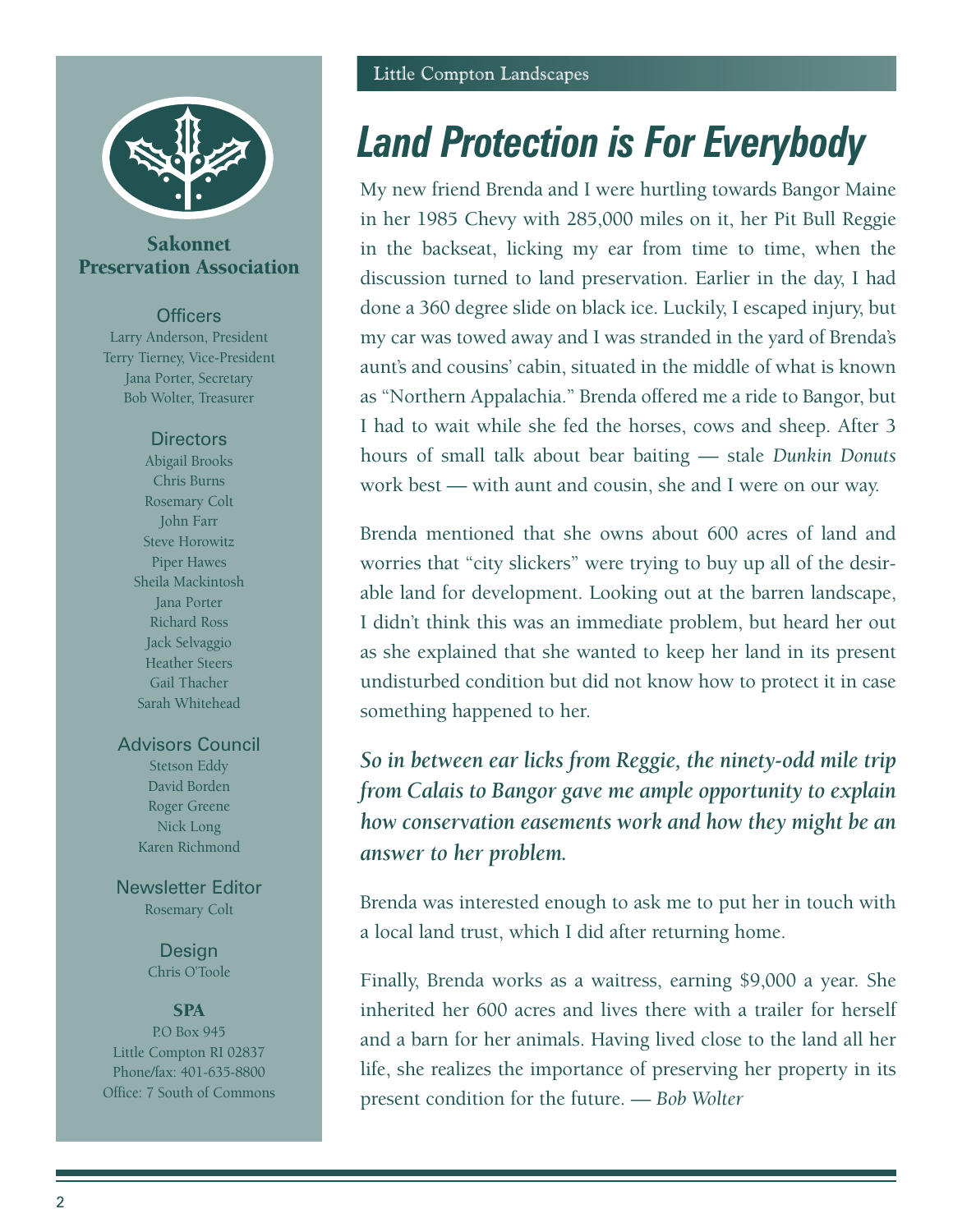### **Spreading the Word of Land Protection**

Once you begin to learn about protecting land, unexpected opportunities arise to spread the word. It can be exciting to share what you know with someone who has little or no knowledge but has a clear interest in somehow protecting their land from development. Two of us on the Board recently had such experiences.

My husband has a distant cousin living in Astoria, New York who recently visited as part of a family reunion. She has inherited a property in upstate New York — a 125 acre orchard and farmhouse she is sentimentally attached to that is now being taxed at a rate she cannot afford. She described her frustration trying to figure out what to do. The more we explained the possibilities that might be available, the more excited she got.

On our recommendation, she went to the national Land Trust Alliance website to find the nearest land trust to the farm. Within a week of returning home, she sent an e-mail describing how, yes indeed, she had found an interested land trust, and a May site visit was planned. In the meantime, at the suggestion of the local land trust, she is exploring the possibility of selling a forested portion of the property to the State of New York which holds an abutting wetland property. She is on her way. — *Abigail Brooks*

### **Students Learn About Life in the Wetlands at RI Audubon Center**

Sponsored by SPA, Wilbur and McMahon second grade students participated in the Life in the Wetlands program at the Rhode Island Audubon's Bristol Environmental Education Center.





*Audubon naturalist explains the importance of the wetlands for groundwater protection and as a control for flooding.*



*Wilbur & McMahon School second graders observe the wetland vegetation and animal life. Skunk cabbage, turtles and toads were in abundance!*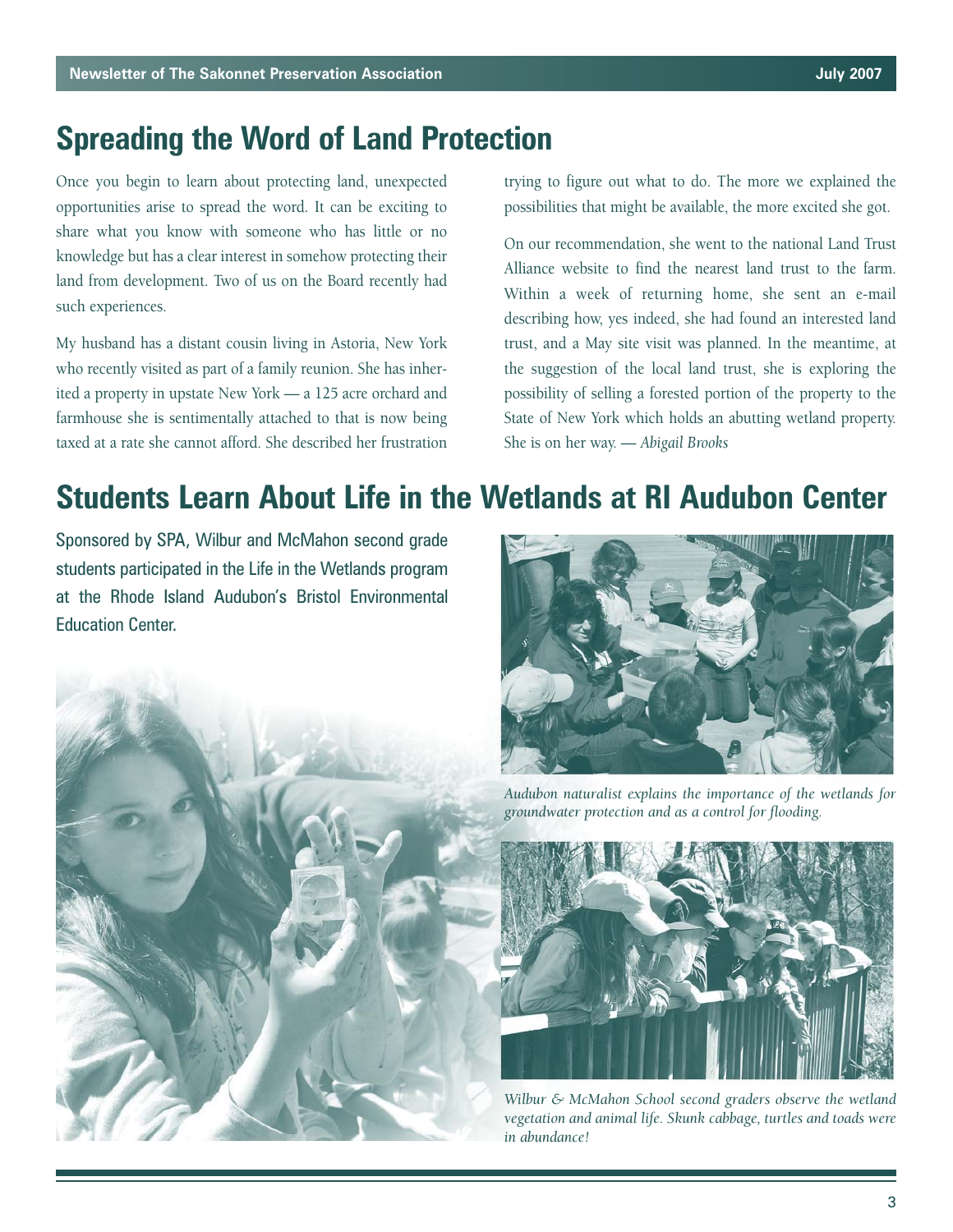# **Meeting the Challenge of "Perpetuity:" How Does SPA Ens**

Conservation easements donated by generous Little Compton property owners have been the Sakonnet Preservation Association's (SPA) principal method of land preservation in recent years. SPA has preserved a total of 352 acres, of which 150 acres are in the form of conservation easements. And of the 17 conservation transactions completed by SPA since 2000, 14 have been conservation easements. (Conservation easements are legal agreements between property owners and land trusts that permanently limit the uses of land in order to protect the land's conservation values. Property owners continue to own the land subject to an easement, but the land trust assumes the legal right and obligation to enforce the easement's terms and restrictions.)

Such gifts are often motivated in part by the federal income tax deductions available to donors for conservation easements that qualify under the Internal Revenue Service (IRS) Code and Regulations. These tax laws and regulations impose many rigorous standards on donors and land trusts. Moreover, as a result of abuses by some land trusts and property owners, which have been the focus of recent media scrutiny and congressional hearings, the IRS has intensified its oversight of land trusts and conservation easement donations. The IRS has also tightened its reporting requirements for both land trusts and easement donors. Land conservation organizations, including SPA, have thus been forced to review and modify many of their practices and policies.

While requiring time, effort, and money, this process has prodded SPA to strengthen its capacity to protect conservation lands during the years ahead. Among the principal IRS regulations is a requirement that conservation easements, in order to qualify for a tax deduction, must be granted in "perpetuity." But what does perpetuity mean for SPA, in practical terms, when the organization assumes the legal and financial responsibility entailed in holding conservation easements? SPA is taking a variety of steps to meet the challenge of "perpetuity":

■ We have established separate dedicated reserve funds *for stewardship and legal defense.* At present, the SPA Board of Directors has allocated more than \$27,500 to the land stewardship fund and more than \$17,500 to the fund for legal defense of conservation easements and other property interests held by SPA. The Board has established targets for each fund as well as formulas that dedicate to each fund a portion of SPA's annual interest, dividends, and membership support. These dedicated funds represent a commitment to meeting: 1) the predictable future costs of regularly monitoring conservation easements, and 2) the unpredictable prospect of potentially expensive legal responses to easement violations.

Establishment of these dedicated funds also addresses a new IRS requirement imposed on property owners when documenting the value of their donated conservation easements. The IRS has now explicitly declared that land trusts "must have the resources to be able to monitor and enforce…conservation easement(s) or other conservation restrictions." In addition, the agency now requires that federally tax-exempt non-profit organizations like SPA report annually and in detail on the number of conservation easements we hold and the resources we devote to monitoring those easements.

■ We are strengthening our efforts to monitor conservation *easements on a regular basis.* This effort relies on the involvement of many dedicated SPA volunteer easement monitors, under the direction of John Farr, chair of our Stewardship Committee. IRS regulations require that the donor of a conservation easement provide documentation of the condition of the property subject to an easement at the time of the donation. In practice, a "Baseline Documentation Report" (BDR) is usually prepared by a wildlife biologist retained by SPA. Using photographs, maps, and other documentation, these detailed BDRs enable SPA to determine whether any activities on land subject to easement represent possible violations of the terms of the easement. The SPA is committed to inspecting each conservation easement annually, whether a few acres overlooking Round Pond or a 40-acre woodland parcel on John Dyer Road.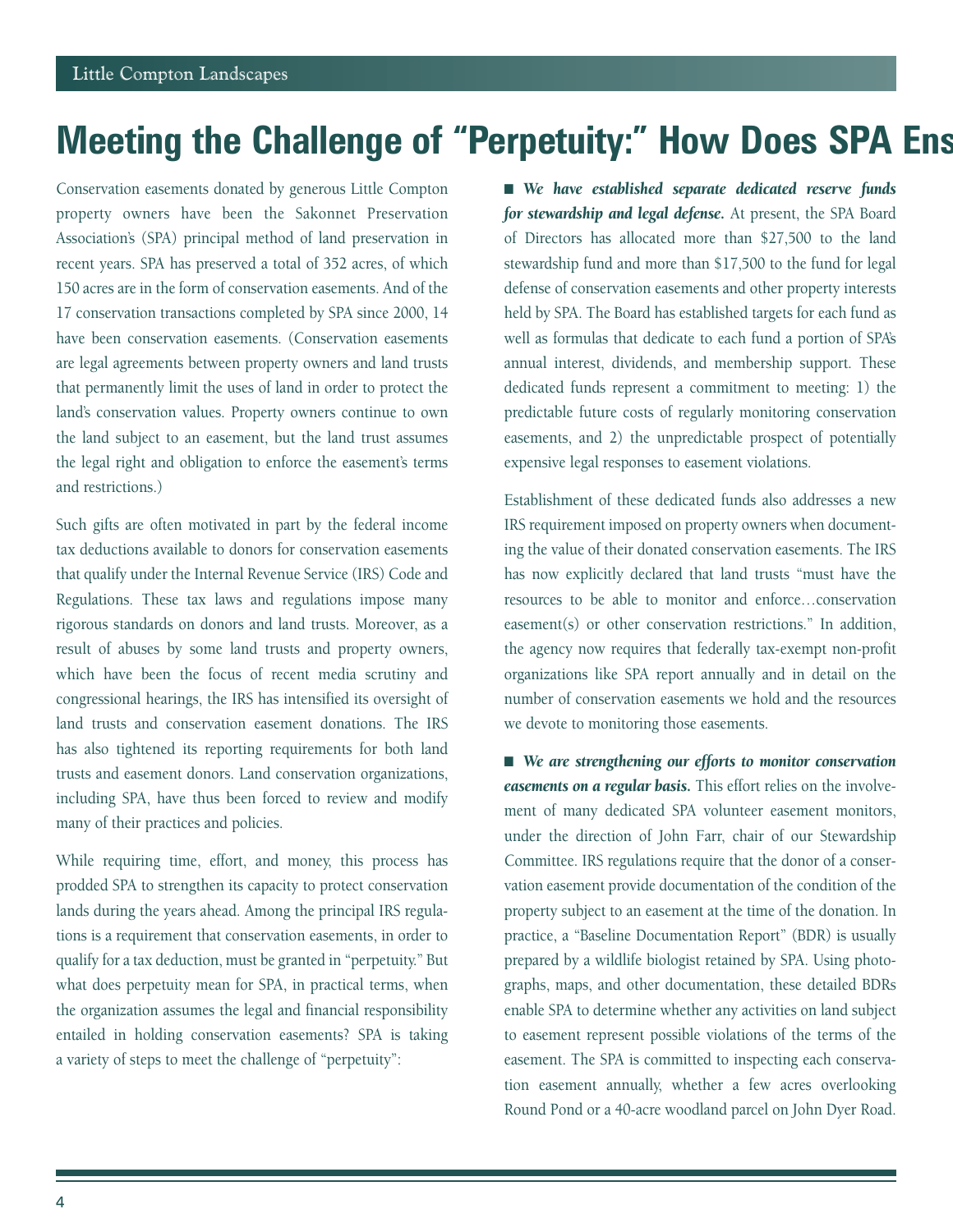# **sure the Long-Term Protection of Conservation Easements?**

(SPA also inspects annually the properties the organization owns outright. Together, these easements and properties currently total 37 parcels that require monitoring.)

■ We are reviewing procedures for working constructively *with successor landowners.* Conservation easements represent a relatively new form of legal relationship between landowner and land trust. Conservation easements "run with the land" and are legally binding on subsequent purchasers of a property. But successor owners may not necessarily share or understand the conservation intentions of the original donor of an easement. Hence, when a property subject to a conservation easement changes hands, SPA is obligated to communicate with new owners regarding the respective responsibilities of SPA and the owner under the original terms of the conservation easement.

■ We are considering legal agreements with back-up *easement holders, in the event that SPA were to face some serious threat to the organization's continuing operation or even go out of business.* The Rhode Island Attorney General, as the ultimate legal overseer of the state's non-profit charitable organizations, would assume responsibility for the disposition of SPA's assets in certain extreme circumstances. However, some land trusts have negotiated arrangements with other land trusts and conservation agencies to serve as "back-up" easement holders, with the legal authority to enforce the easements in cooperation with or in place of SPA. In fact, on a few properties that have involved the purchase of land or easements, SPA has entered into such joint legal arrangements with other conservation organizations. These include the Simone Blanchard property at the corner of Cole Brook and John Dyer road and the P. T. Marvell Reserve on South Shore Road.

■ *Land trusts are taking collective and collaborative initiatives to defend conservation easements and strengthen land trust operations.* At the state level, the Rhode Island Land Trust Council (RILTC), the advocacy group for the state's more than 40 private and municipal land trusts, has recently

proposed and promoted state legislation to defend conservation lands. One bill would require notification of conservation easement holders "when a property owner proposes subdivision or development that requires municipal approval," according to RILTC Executive Director Rupert Friday. "Presently when a property owner submits a proposal to the municipality for a building permit, rezoning or subdivision application, abutting property owners are notified but conservation easement holders are not notified." Another RILTC-proposed bill would exempt from adverse possession claims land protected by non-profit organizations for conservation purposes.

At the national level, the Land Trust Alliance, the umbrella organization for more than 1,600 land conservation organizations, has recently established a rigorous accreditation program for land trusts. SPA, under the leadership of board member Chris Burns, is dedicated to seeking and achieving such accreditation, a process that is expected to take several years.

The SPA's commitment to assure the organization's long-term ability to protect the land it oversees is both a fiduciary and a philosophical one. We will continue to reach out to SPA members and supporters for assistance, both in monitoring conservation easements and in providing financial resources dedicated to ensuring the legal and ecological protection of these properties. The Sakonnet Preservation Association is obligated to protect land preserved by conservation easements for a period that stretches before us as far as our imaginations can foresee. Perpetuity is a long time. *— Larry Anderson*

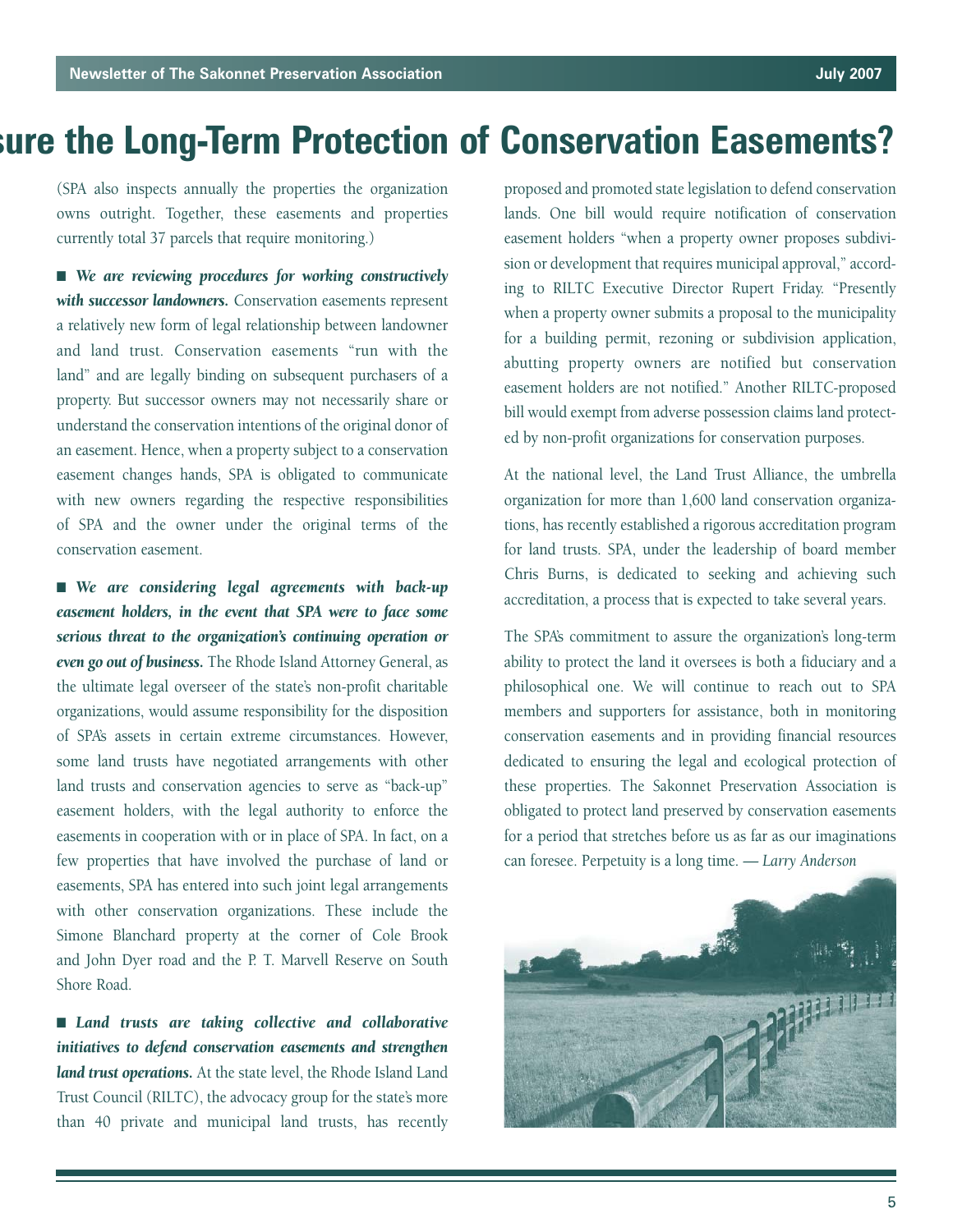### **Larry Anderson Receives The Peter Merrit Conservation Achievement Award**

On March 24th Larry Anderson, the SPA's President, received the Peter Merrit Award from the Rhode Island Land Trust Council at their Annual Meeting. The award recognizes "outstanding achievement in conservation in the land trust community."

A writer by profession, Anderson is a co-founder and former President of the Harvard Common Press and has authored many articles on conservation, the environment, and land use. His book, *Benton MacKaye: Conservationist, Planner, and Creator of the Appalachian Trail*, was published by The Johns Hopkins University Press in 2002.

For the past 25 years, Anderson has served on the Bruce V. Anderson Foundation, which funds environmental organiza-



tions in New England. He was Vice-Chair of the Steering Committee of the Rhode Island Land Trust Council from 1999-2002. He has been a member of the SPA since 1991 and has served this organization in many roles. Under his leadership, membership increased and key policies were adopted, including

*Larry Anderson*

the Land Trust Alliance's Standards and Practices. 16 properties were donated during his tenure, amounting to over 125 acres of preserved fields, coastal thickets, water recharge areas and wildlife habitat.

In 2004, Anderson and his wife, Nan Haffenreffer, conveyed a conservation easement on 15 acres of their property on Quicksand Pond to The Nature Conservancy. He is currently at work on another book and continues to champion land preservation and environmental reform. — *Jana Porter*

### **Ponderosa Pond Quest**

*To begin at the beginning of this fun quest Go to the wooden sign as you probably guessed This land is owned by the Sakonnet Preservation Association A local land trust which maintains the location*

#### *The name of the pond is your first word to spell Collect the right letters and your quest will go well*

And so began the nature quest at SPA's Ponderosa Pond property with Wilbor & McMahon School students as part of their Earth Day Celebration.



*Board member Piper Hawes and Wilbur & McMahon School librarian Sarah Jansen with students at the end of their successful quest.*

### *Dear Members and Board of the SPA,*

*Once again we thank you here at Wilbur & Mc Mahon School for a wonderful donation to our library. We all love beautiful new books and students and teachers alike have been anxious to get started on these. With spring around the corner they should be very popular! They will all be up and on display during Earth Week — what could be more appropriate?*

*Thank you so much again for your great generosity.*

Yours truly, Sarah Jansen Wilbur & McMahon School Librarian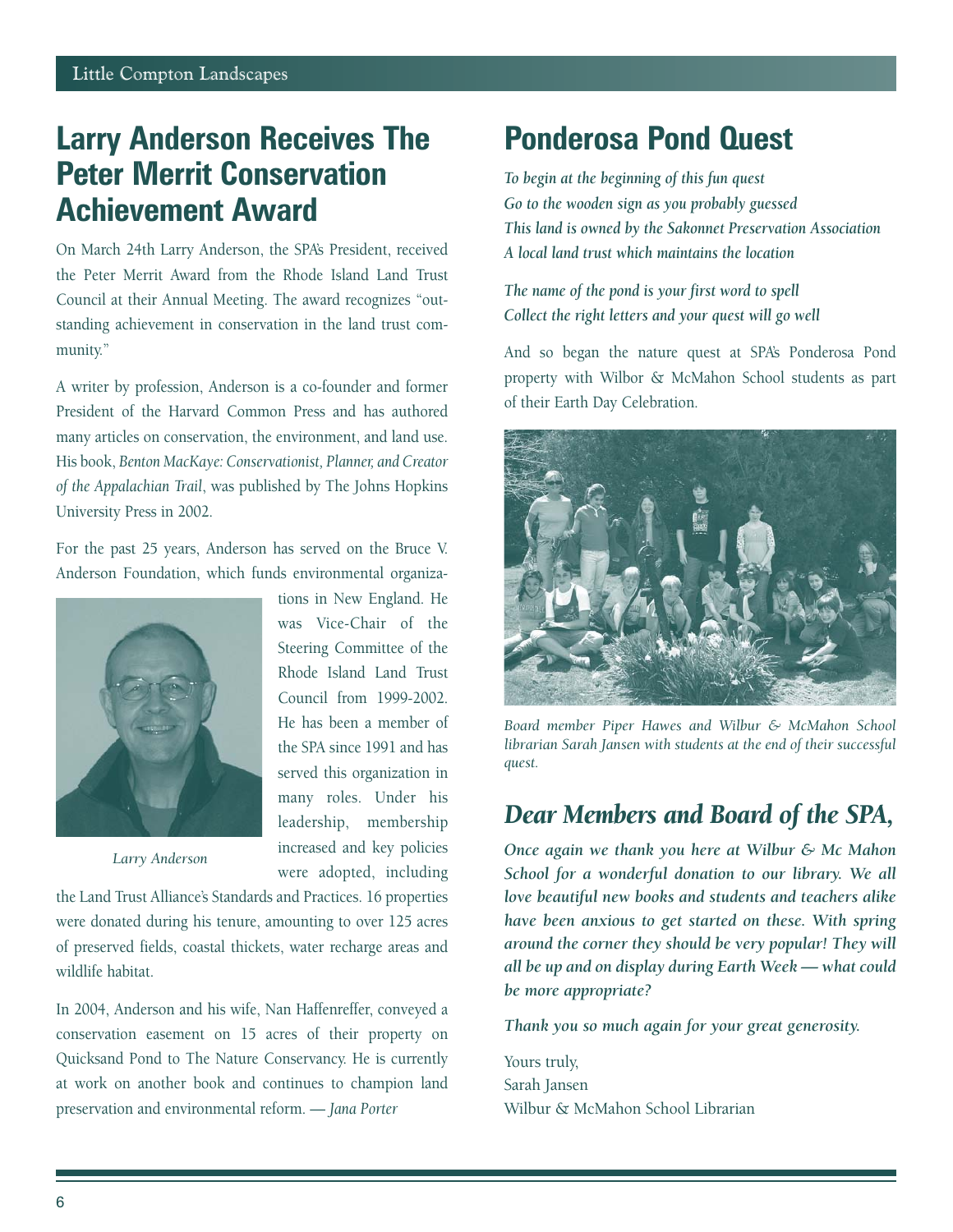### **SPA Public Information Event with Attorney Stephen Small**

On April 17th a hearty group braved the rain to be at the Stone House Club to enjoy refreshments and conversation before hearing Attorney Stephen Small give a timely presentation about the first major new income tax incentives for land conservation since 1980. Recognized as a national expert on this topic, Small began by stressing the importance of acting now to conserve the open space in our communities, as once the land is bulldozed and paved over it's too late.

After caring comes planning and that's where the new tax incentives come in. In August, 2006 President Bush signed a new law that substantially increases the amount of deduction that can be claimed on taxes and extends the time over which the deduction can be taken. This legislation not only improves incentives for land conservation, but helps reach landowners of modest means who are "land rich" by allowing for added deductions. The legislation further extends the time over which the deduction can be taken.

### *As Stephen Small said, "If you want to lock up your land," the donating of conservation easements is the only tool we have.*

Ultimately, landowners must work with a tax attorney or an accountant to calculate their eligibility and the extent of their deductions. Small emphasized the importance of sitting down with a competent accountant, and added that there is no excuse for not consulting a tax professional to run the numbers as software for this purpose is now readily available. His mantra is, he asserted, "Do it right or don't do it at all!" After his talk, Small answered the audience's questions of a more specific nature.

SPA Board members are available to help potential donors explore how to begin this process and to decide whether this organization is the right choice for holding an easement on their land. The window of opportunity closes on December 31, 2007 unless the legislation is extended. If you or someone you know is interested in conserving land, please call the office or contact a Board member. *— Rosemary Col*t

**Historic Meadow Protected**



In December, Miss Damaris Atwater donated a conservation easement on a meadow off West Main Road near Congress Street. These 4.1 acres were once part of Isaac Champlain Wilbour's farm. Mr. Wilbour was one of several local farmers who bred what became known in the 1890s as the Rhode Island Red Hen, later our state bird.

A small seasonal stream from nearby wetlands runs through Miss Atwater's field, which is bordered by historic stone walls and is part of the Little Compton Agricultural Lands Scenic Area as designated by the Rhode Island Department of Environmental Management. Preservation of this meadow provides continued protection of downstream surface water for well re-charging. Along with other nearby protected fields, it will continue to provide habitat for a wide variety of mammals, reptiles and amphibians. The hedgerows that border part of the meadow are home to White-Throated Sparrows and Dark-Eyed Juncos, both a "species of concern" in Rhode Island.

Little Compton treasures the open fields, walls, wildlife habitats and views that we are still able to enjoy, in part because of the contributions of residents like Miss Atwater. Her niece, Dora Atwater Millikin, emphasized the importance of the gift of this field to her aunt, who, she said, knew exactly what kind of wild life passed through it. She added how important to Miss Atwater that she secure this small part of the Little Compton to maintain its natural character and to prevent future generations from blocking the view from her and her mother's house. *— Rosemary Col*t